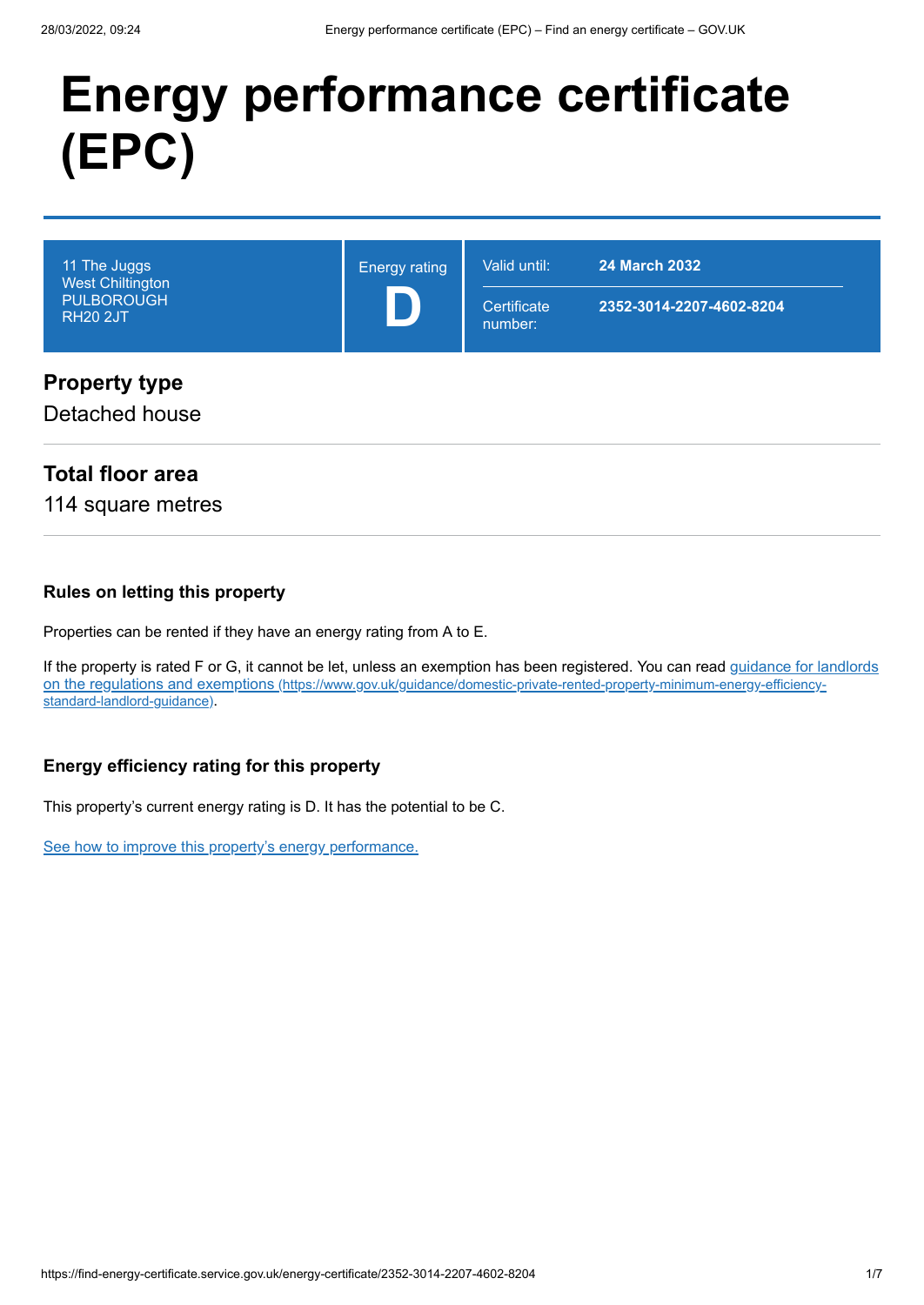| <b>Score</b> | <b>Energy rating</b> | <b>Current</b> | <b>Potential</b>  |
|--------------|----------------------|----------------|-------------------|
| $92 +$       | A                    |                |                   |
| 81-91        | Β                    |                |                   |
| 69-80        | $\mathbf C$          |                | 77<br>$\mathbf C$ |
| 55-68        | D                    | 64<br>D        |                   |
| 39-54        | Е                    |                |                   |
| $21 - 38$    | F                    |                |                   |
| $1 - 20$     | G                    |                |                   |

The graph shows this property's current and potential energy efficiency.

Properties are given a rating from A (most efficient) to G (least efficient).

Properties are also given a score. The higher the number the lower your fuel bills are likely to be.

For properties in England and Wales:

- the average energy rating is D
- the average energy score is 60

#### **Breakdown of property's energy performance**

This section shows the energy performance for features of this property. The assessment does not consider the condition of a feature and how well it is working.

Each feature is assessed as one of the following:

- very good (most efficient)
- good
- average
- poor
- very poor (least efficient)

When the description says "assumed", it means that the feature could not be inspected and an assumption has been made based on the property's age and type.

| <b>Feature</b> | <b>Description</b>                    | Rating    |
|----------------|---------------------------------------|-----------|
| Wall           | Cavity wall, filled cavity            | Average   |
| Roof           | Pitched, 250 mm loft insulation       | Good      |
| Roof           | Pitched, limited insulation (assumed) | Very poor |

https://find-energy-certificate.service.gov.uk/energy-certificate/2352-3014-2207-4602-8204 2/7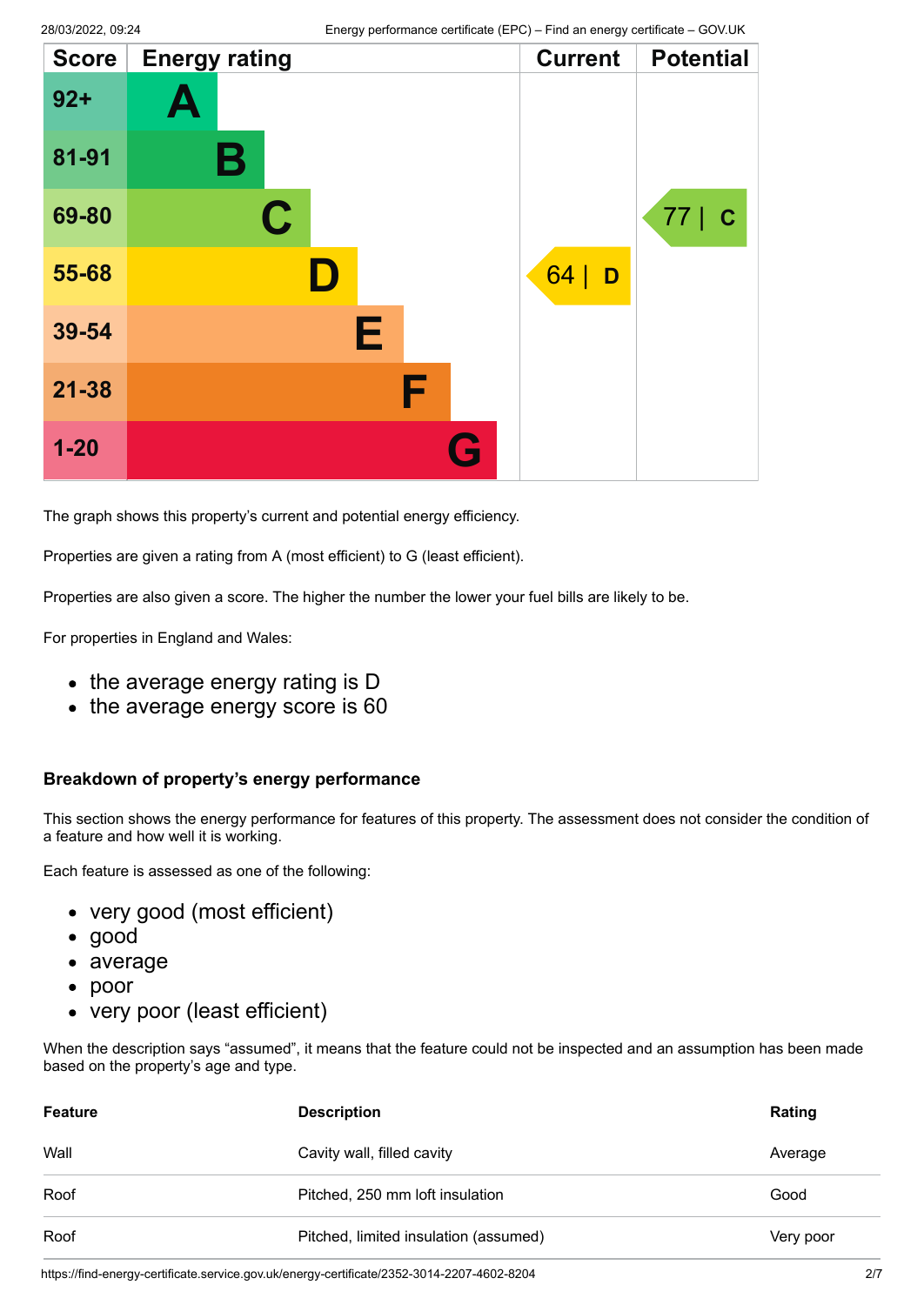28/03/2022, 09:24 Energy performance certificate (EPC) – Find an energy certificate – GOV.UK

| <b>Feature</b>       | <b>Description</b>                       | Rating    |
|----------------------|------------------------------------------|-----------|
| Roof                 | Pitched, insulated (assumed)             | Good      |
| Window               | Fully double glazed                      | Average   |
| Main heating         | Boiler and radiators, mains gas          | Good      |
| Main heating control | Programmer, room thermostat and TRVs     | Good      |
| Hot water            | From main system                         | Good      |
| Lighting             | Low energy lighting in all fixed outlets | Very good |
| Floor                | Suspended, no insulation (assumed)       | N/A       |
| Floor                | Suspended, limited insulation (assumed)  | N/A       |
| Secondary heating    | None                                     | N/A       |

### **Primary energy use**

The primary energy use for this property per year is 223 kilowatt hours per square metre (kWh/m2).

#### What is primary energy use?

#### **Environmental impact of this property**

This property's current environmental impact rating is D. It has the potential to be C.

Properties are rated in a scale from A to G based on how much carbon dioxide (CO2) they produce.

Properties with an A rating produce less CO2 than G rated properties.

#### **An average household produces**

6 tonnes of CO2

#### **This property produces**

4.5 tonnes of CO2

#### **This property's potential production**

2.8 tonnes of CO2

By making the [recommended changes](#page-3-0), you could reduce this property's CO2 emissions by 1.7 tonnes per year. This will help to protect the environment.

Environmental impact ratings are based on assumptions about average occupancy and energy use. They may not reflect how energy is consumed by the people living at the property.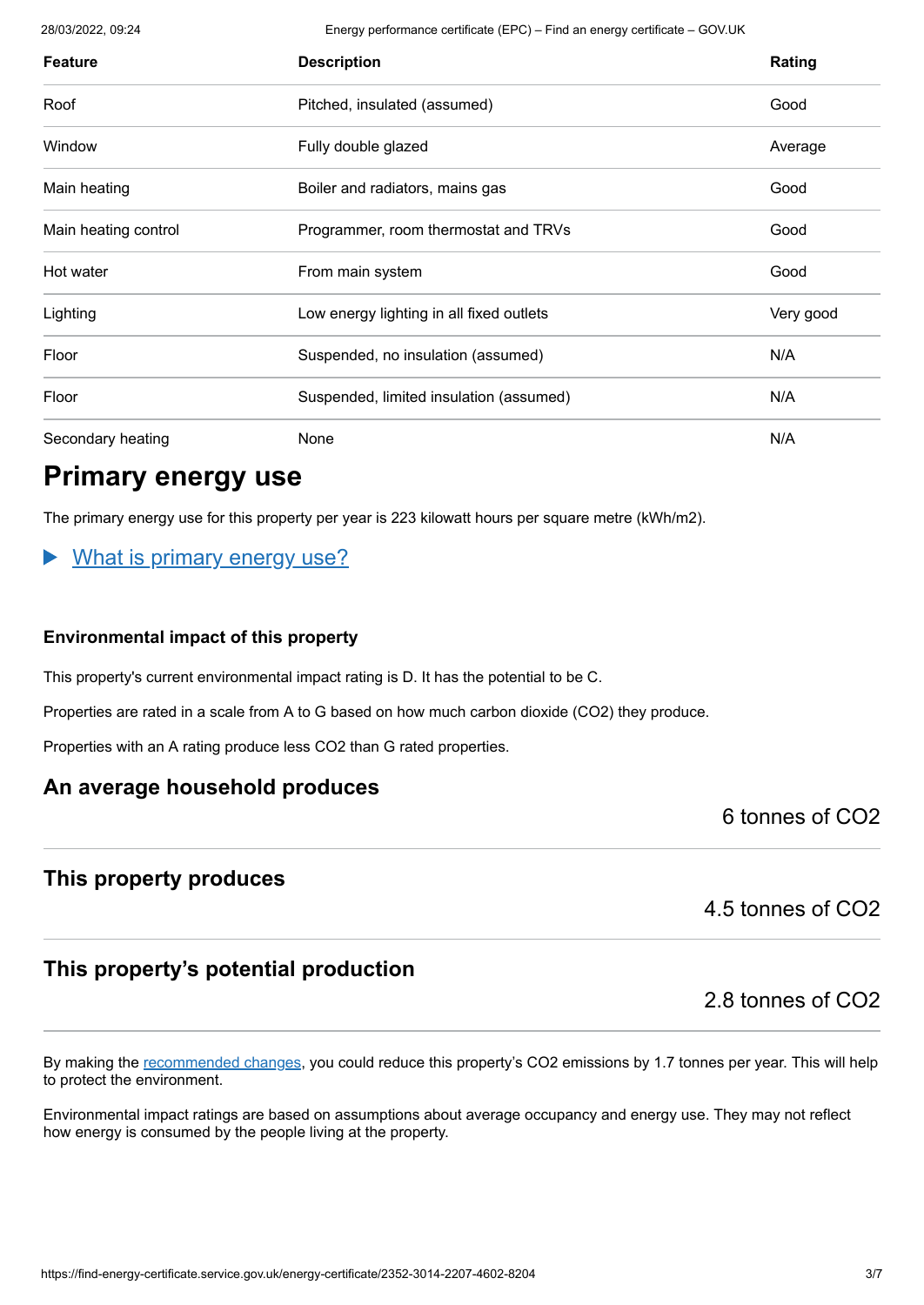#### <span id="page-3-0"></span>**How to improve this property's energy performance**

Making any of the recommended changes will improve this property's energy efficiency.

Potential energy rating **C** If you make all of the recommended changes, this will improve the property's energy rating and score from D (64) to C (77). **Recommendation 1: Floor insulation (suspended floor)** Floor insulation (suspended floor) **Typical installation cost** £800 - £1,200 **Typical yearly saving** £60 **Potential rating after carrying out recommendation 1** 67 | D **Recommendation 2: Solar water heating** Solar water heating **Typical installation cost** £4,000 - £6,000 **Typical yearly saving** £42 **Potential rating after carrying out recommendations 1 and 2** 68 | D What is an energy rating?

### **Recommendation 3: Solar photovoltaic panels, 2.5 kWp**

Solar photovoltaic panels

#### **Typical installation cost**

£3,500 - £5,500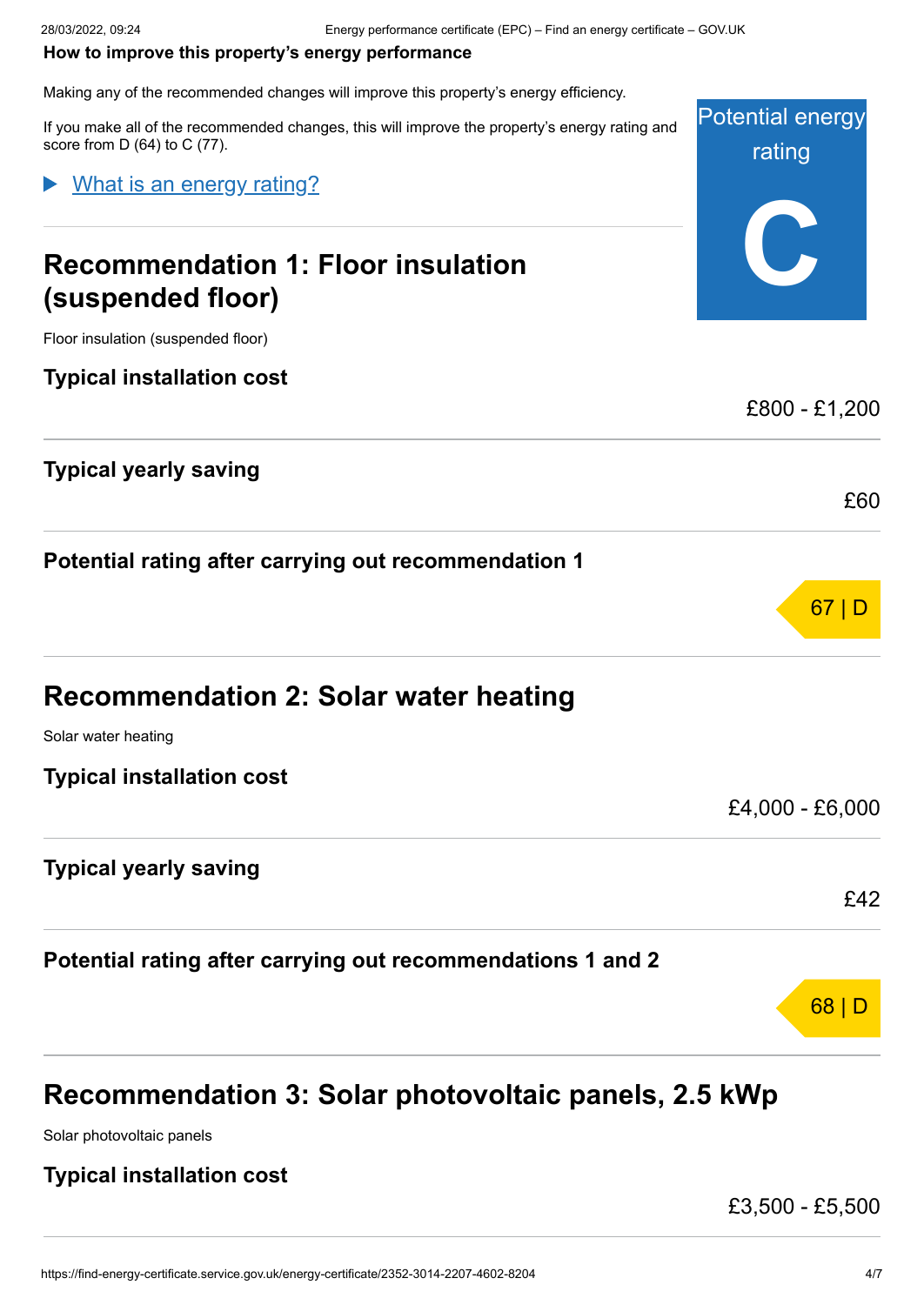£926

£103

#### **Potential rating after carrying out recommendations 1 to 3**



## **Paying for energy improvements**

[Find energy grants and ways to save energy in your home.](https://www.gov.uk/improve-energy-efficiency) (https://www.gov.uk/improve-energy-efficiency)

#### **Estimated energy use and potential savings**

#### **Estimated yearly energy cost for this property**

#### **Potential saving**

The estimated cost shows how much the average household would spend in this property for heating, lighting and hot water. It is not based on how energy is used by the people living at the property.

The estimated saving is based on making all of the recommendations in [how to improve this property's energy performance.](#page-3-0)

For advice on how to reduce your energy bills visit Simple Energy Advice [\(https://www.simpleenergyadvice.org.uk/\)](https://www.simpleenergyadvice.org.uk/).

### **Heating use in this property**

Heating a property usually makes up the majority of energy costs.

#### **Estimated energy used to heat this property**

#### **Space heating**

13278 kWh per year

#### **Water heating**

2808 kWh per year

#### **Potential energy savings by installing insulation**

#### **Type of insulation Amount of energy saved**

**Loft insulation** example the state of the 919 kWh per year

You might be able to receive Renewable Heat Incentive payments [\(https://www.gov.uk/domestic-renewable-heat-incentive\)](https://www.gov.uk/domestic-renewable-heat-incentive). This will help to reduce carbon emissions by replacing your existing heating system with one that generates renewable heat. The estimated energy required for space and water heating will form the basis of the payments.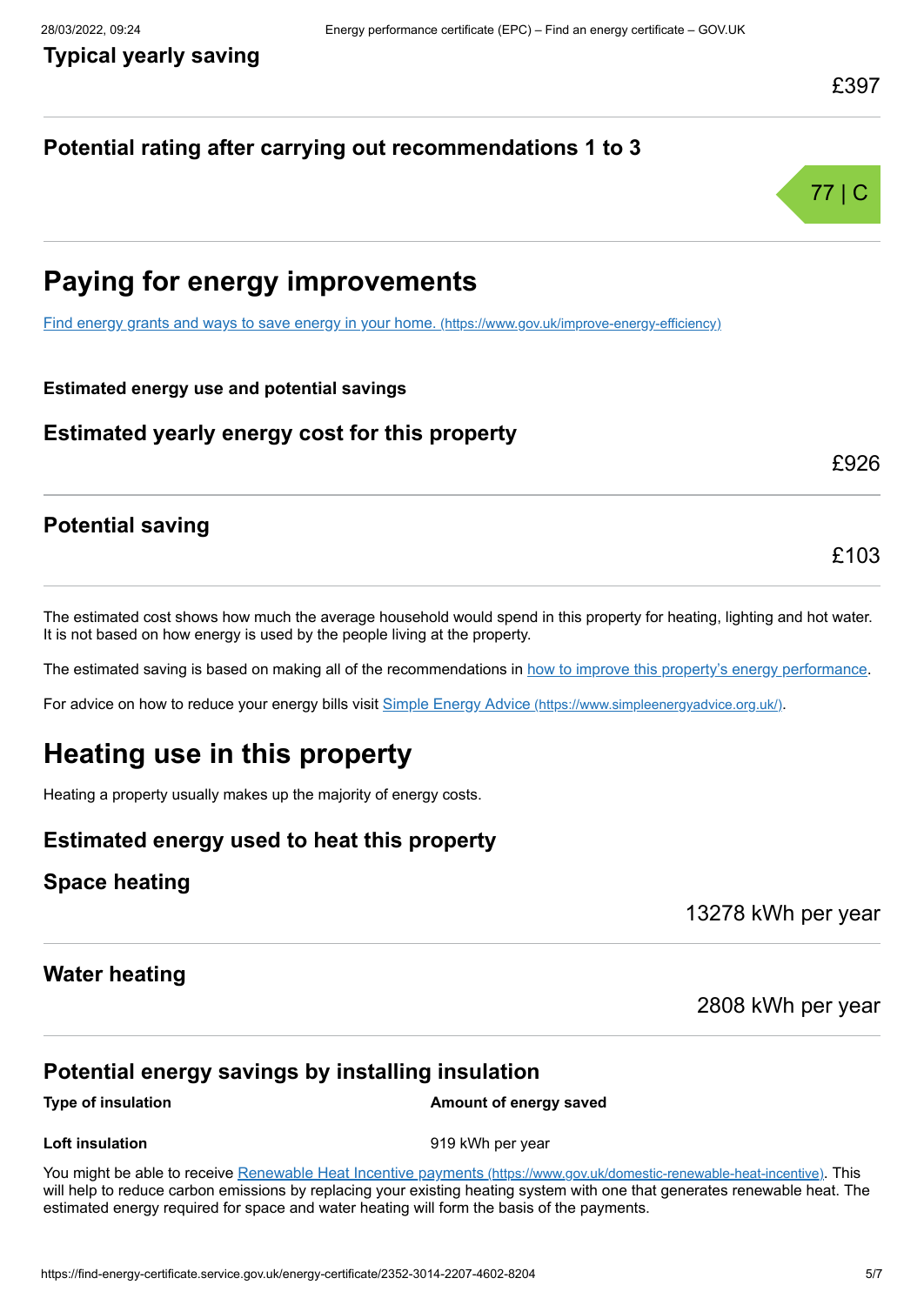#### **Contacting the assessor and accreditation scheme**

This EPC was created by a qualified energy assessor.

If you are unhappy about your property's energy assessment or certificate, you can complain to the assessor directly.

If you are still unhappy after contacting the assessor, you should contact the assessor's accreditation scheme.

Accreditation schemes are appointed by the government to ensure that assessors are qualified to carry out EPC assessments.

## **Assessor contact details**

#### **Assessor's name**

Abigail Thompson

#### **Telephone**

01189770690

#### **Email**

[epc@nichecom.co.uk](mailto:epc@nichecom.co.uk)

### **Accreditation scheme contact details**

#### **Accreditation scheme**

Elmhurst Energy Systems Ltd

#### **Assessor ID**

EES/018984

#### **Telephone**

01455 883 250

#### **Email**

[enquiries@elmhurstenergy.co.uk](mailto:enquiries@elmhurstenergy.co.uk)

### **Assessment details**

#### **Assessor's declaration**

No related party

#### **Date of assessment**

25 March 2022